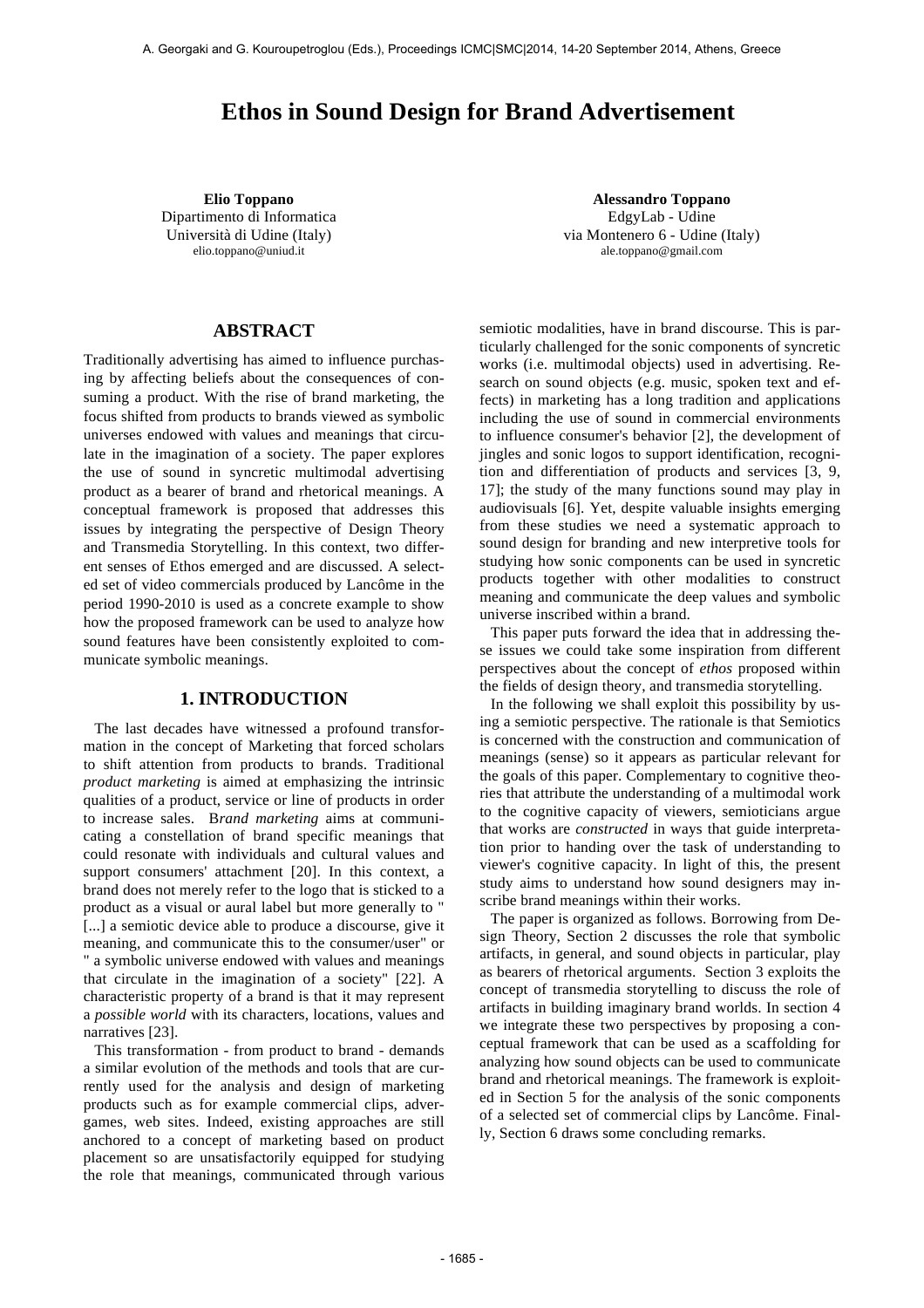## **2. SOUND DESIGN AS A RHETORIC PRACTICE**

Classical rhetoric is defined as the art and techniques of persuasion through the use of oral and written language. In a seminal paper published about thirty years ago on Design Issues [5], R. Buchanan claimed that designers build persuasive argumentations through the physical artifacts that they design and develop. He claimed that artifacts' persuasion comes through the manipulation of materials and processes of nature, not in language. The article suggests that the designer, instead of simply making an object or thing, is actually creating a persuasive argument that comes to life whenever a user consider or uses a product as a means to some ends. The persuasive argumentation inscribed within the artifact is based on three aspects of the artifact namely its Logos, Ethos and Pathos (thereafter, LEP). Briefly, Logos refers to technical rationality (i.e. the logic of artifact functioning and its relationship with goals and target users); Ethos refers to the artifact character/personality (i.e. a reflection of the designer or client identity) and Pathos refers to emotions expressed (or induced) including aesthetic pleasure. All these components co-operate to construct the persuasive argumentation.

We argue that a similar argument can be made for symbolic artifacts as well, and more specifically for sound objects.

In the field of multimodal systems and services the analysis proposed by Buchanan can be reformulated as follows.

*Logos*: for symbolic artifacts this concept should be extended to include - in addition to technical functionality its communicative one. A marketing product plays the role of mediator between the intentions of the author/designer and the interpretation of the user. The efficacy of this mediation rests mainly on the *form* - intended here as a set of relationships - of the symbolic artifact and the appropriateness of this form to the communicative goal and the intended audience. Semioticians look at a symbolic artifact as a complex system of signs organized into several layers. As an instance, the Generative Model of meaning construction by Greimas [8] distinguishes three layers namely the textual, the discursive and the narrative one. In this context, form concerns both the internal structure of each layer and the structural and semantic links between layers. We claim that a marketing product such as, for example, a commercial clip exhibits a greater rhetorical logos if it is perceived as "fitting" the communicative intentions and target users and if it is internally syntactically connected and semantically coherent both within a single modality (e.g. sound track) and across modalities (e.g. sound and images tracks). Semiotic research provides several conceptual tools and methods that can be used to evaluate the global coherence of a symbolic artifact. The Theory of Metafunctions by Halliday [25] is particularly interesting since it provides a common schema for analyzing various kinds of meanings (i.e. the ideational, interpersonal and textual) across modalities and to assess their reciprocal consistency.

*Ethos*: this concept, as already said, refers to the capability of a symbolic artifact to evoke the identity and personality of the author, client or designer. Again Semiotics provides some conceptual tools to analyze this aspect. For instance, Enunciation Theory [8] introduces the concepts of *addresser* and *addressee* to denote the simulacra of the sender and receiver inscribed within a communicative product. Ethos regards the expression of the addresser - its character and personality (see for example [1]). The persuasive power rests in the possibility that the user/audience identifies herself with this character or take this character as an ideal to adhere to.

*Pathos*: it refers to the capability of the symbolic artifact to express or induce affective states such as mood, or emotions and pleasure (e.g. aesthetic pleasure, ludic pleasure) in the user/audience. In this case persuasion rests on the sensorial and cognitive involvement of the user. Several types of pleasure have been studied by scholars and different classifications have been suggested [7] that can be exploited for the analysis and design of this rhetorical aspect.

By summarizing, a symbolic artifact exhibits a persuasive argumentation if it is effective both from a technical and communicative point of view, if it expresses a clear identity or personality to which the user can eventually adhere to and if it is pleasurable to use and interact with, inducing emotions.

The concepts of Logos, Ethos and Pathos can be applied to a whole symbolic artifact as well as to its constituent modalities. More specifically, in designing the sonic component of a syncretic marketing product the composer or sound designer should put particular attention to the rhetoric argumentation inscribed within the sound object under development by appropriately deciding its form, character, and emotional aspects [19, 10]. Furthermore, she should ensure that these meanings are coherent with those evoked by the other modalities used in the artifact.

This LPE framework alone is not sufficient. It considers a symbolic artifact as a decontextualized object involving only the relationships among itself and the designer, or the user. It does not take into account the relationships existing among sound objects, the role played by these objects in brand discourses, their link with the imaginary world expressing brand values, their past history and time evolution. Therefore, another conceptual framework is needed which completes and interacts with the LEP one. This is the object of the following section.

# **3. SOUND DESIGN AS CONSTRUCTION OF NARRATIVE WORLDS**

Narratives are important tools for knowledge communication. Humans are first and foremost storytellers, they cognitively process and communicate their lives as narratives; life itself is a narrative [4]. Consumers also organize their brand-related experiences in the form of narratives [22]. Narrative is the basic structure creating device for meaning production.

In analyzing brands as *possible worlds* we may draw on research done within transmedia storytelling. Klastrup and Tosca [12] proposed the following definition of *transmedial worlds*: "[they] ... are abstract content systems from which a repertoire of fictional stories and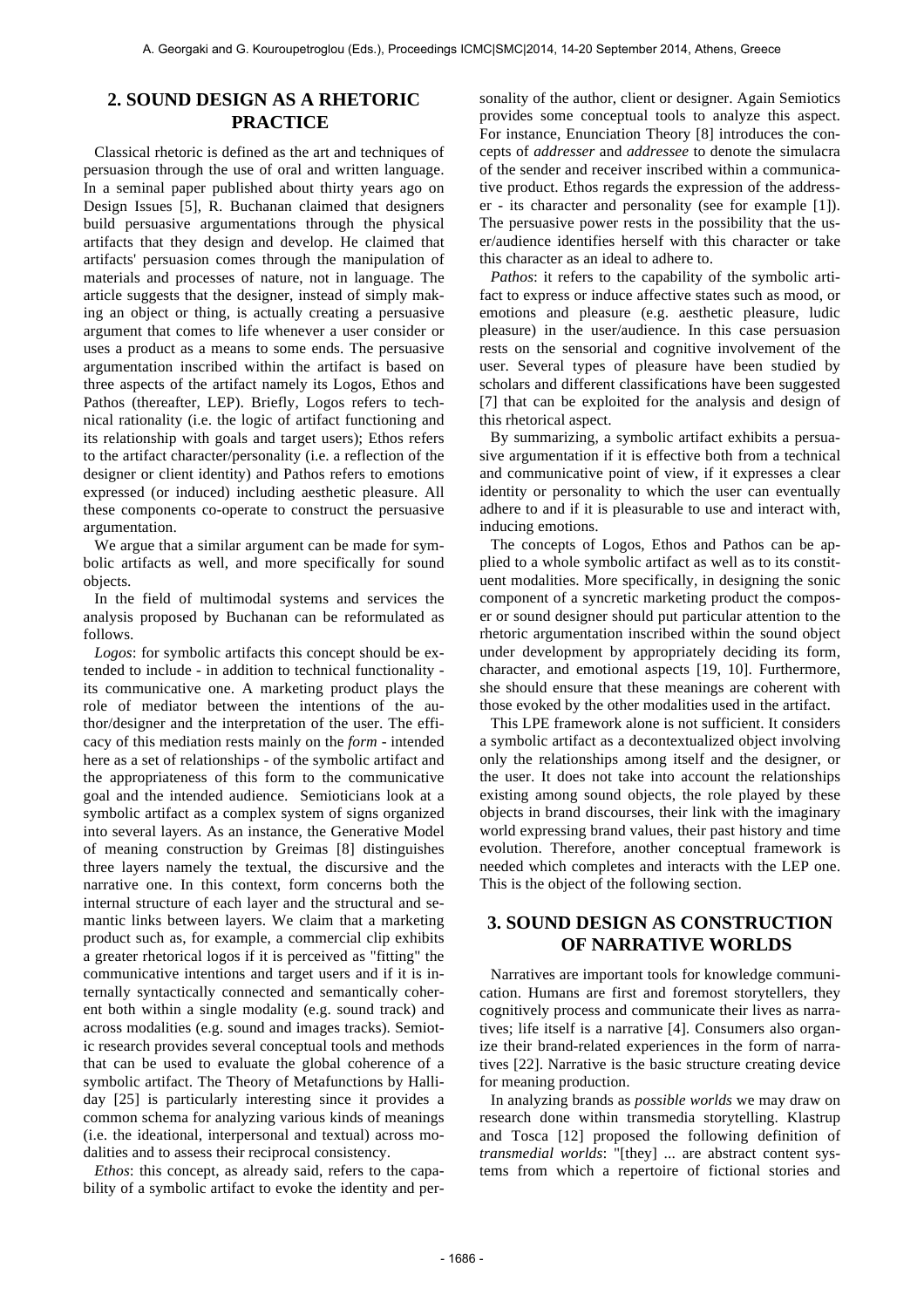characters can be actualized or derived across a variety of media forms". What characterizes a transmedia world is that audience and designers share a mental image of the "worldness" (a number of distinguishing features of its universe). The core elements that seem to define its worldness are: Mythos, Topos and Ethos (thereafter, MTE).

*Mythos*: it refers to the establishing conflicts and battles of the world, which also present the characters of the world. It may be considered as the backstory of all backstories: the central knowledge one needs in order to interact or interpret events in the world successfully.

*Topos* refers to the setting of the world in a specific historical period and detailed geography.

*Ethos* refers to the implicit and explicit ethics of the world and moral codex of behavior, which characters in the world are supposed to follow. It is knowledge about how to behave in the world.

Translated within the brand marketing domain the Brand World has a mythos that is an abstract mental image or cognitive construct that can be isolated from specific realizations (such as specific video clips, advergames, novels, serial, ...) and is shared by the audience with an interest in that world. It is used as the backstory for the construction of all stories embodied in the marketing product mix of the brand. These stories contribute to the diffusion of the Brand World and to its expansion. The *Topos* refers to the typical settings, mise en scenes, places and historical periods used in the Brand World. The *Ethos* refers to the values communicated to the audience. Each Brand selects a set of values (e.g. simplicity, truthfulness, modernity, friendliness) which represent its ethos; these values constitute the core of the brand identity and are fundamental to increase the company recognition (brand identity), to differentiate the company and its offerings from those of competitors (distinctiveness) and to create coherence within the current marketing portfolio and over time across different portfolios. Values are not explicitly enunciated by the Brand but are embodied within the stories told by its advertising products. They inform behaviors and thus the ethics of the Brand.

The MTE conceptualization expands and completes the LEP one. For the sound designer, it means that, in creating a sound object for a marketing product it is necessary to deeply understand the brand world, its mythos, topos and ethos and to be capable of translating these symbolic meanings - together with the rhetoric ones - into explicit sound features. In this way the sound object may be conceived as an effective component of the brand world and its discourses. Again, this process should take into account the meanings already inscribed within other modalities in order to ensure the global coherence of the symbolic artifact under construction.

## **4. AN INTEGRATED FRAMEWORK**

Figure 1. illustrates the conceptual framework we propose to integrate the rhetorical and narrative issues discussed in the previous sections. To sum up:

- a brand defines its abstract world (Brand World) that can be described in terms of Mythos, Topos and Ethos (MTE);

- a brand marketing portfolio includes the collection of works created in a given time period to advertise single products, lines of products or the brand itself. Each work within the portfolio is an actualization (called Product World) of the Brand World and embodies a persuasive argumentation that can be analyzed in terms of Logos, Ethos and Pathos (LEP);

- each work in the portfolio is a multimodal object that uses several representational modalities (Mi) such as written texts, images, sound objects, etc. to communicate its meanings;

- in order to align with cultural and social evolution, a marketing portfolio may change over time.

The use of a bidirectional arrow between the Brand World and the Product World in Figure 1 is intended to underline the complex interrelationship existing between these concepts. In developing a specific marketing product (e.g. a commercial clip) the multimodal designer actualizes the Brand World by creating a new narrative that inherits the abstract features of this world. Her goal is also to produce a symbolic artifact that could persuade the audience through its logos, character and pathos. This process allows the designer to effectively manifest brand meanings and spread them within a community. In the meantime, the designer is able to enrich the Product World with new features that can take into account, for example, the social and cultural transformations. These features feed back the Brand World by expanding it in several directions e.g. by introducing new characters, values, stories. The extended Brand World can be used, in turn, as a basis for the development of new Product worlds and so forth. Each company should find an appropriate strategic compromise between the opposite requirements of brand identity permanence and innovation.



**Figure 1**. The conceptual framework proposed to integrate brand meanings and rhetorical argumentation.

It should be stressed that the construction of a brand is the result of a complex negotiation process that involve several actors: the company/firm in the first place but also the designers, sponsor, users, etc. Therefore, the efforts made by a designer to inscribe symbolic and emotional values within a product can be effective only if there is an interpretive cooperation by the user.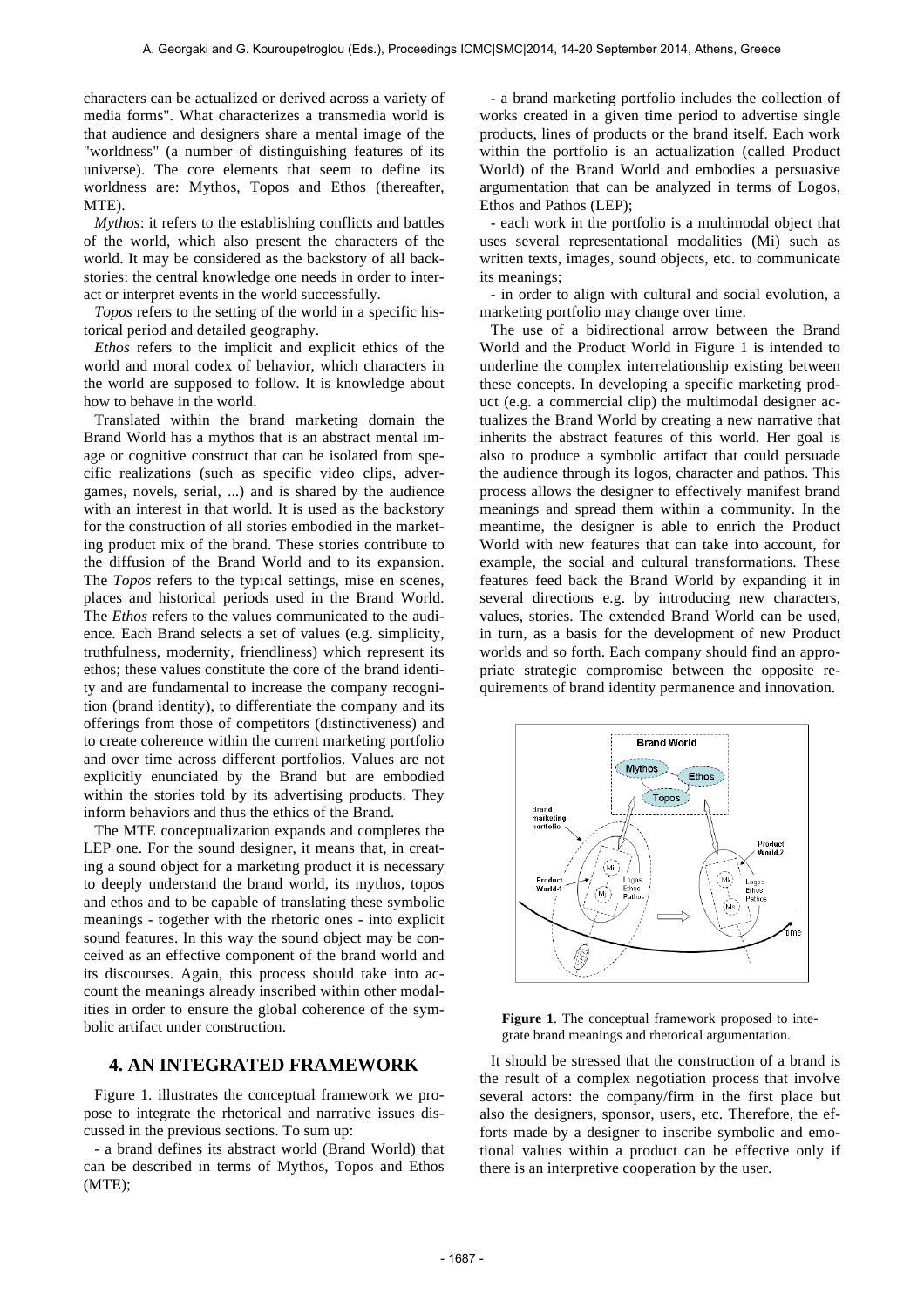This integrated framework, in our opinion, could also be a suggestive representation of a musical genre (e.g. House Music). In this scenario there exists a "genre world" with its MTE characteristics (e.g. house and club culture). Musical tracks, in particular the ones considered milestones for the genre, can be seen, in analogy with product worlds, as works with their LPE features. They are part and developments of the genre world.

Looking again at Figure 1, from the perspective of the sound designer, several important questions arise, for example:

- Which aspects of a Brand World (i.e. MTE) and of rhetoric argumentation (i.e. LEP) can be effectively communicated by sound objects? How can we do it? In other words: which features of a sound object can be exploited to this end?

- How are narrative and persuasive cues co-deployed and organized together in the same sound object? We can envisage the existence of a strong relationship, for example, between the ethos (values, ethics) of the Brand World and the ethos (character, personality) of the marketing products represented by individual Product Worlds.

- How does the sound object co-operate with the other modalities (e.g. images, written texts) to evoke the global symbolic meanings associated to a specific marketing product?

- How do these meanings change synchronically from a marketing product to another belonging to the same portfolio and diachronically across different portfolios?

In order to address these questions we have to identify explicit sound design elements that could be used to communicate MTE and LEP meanings. To this end we draw on previous work described in [24]. In this work a method inspired by current practices of sound designers is proposed for analyzing a sonic object. The method distinguishes between two main perspectives: the perspective of the composer and that of the producer or sound engineer. Each perspective addresses a specific set of design features and characteristics of the sound object that could be exploited to communicate narrative and persuasive meanings. Table 1 summarizes the main steps of the method and their associated design features.

In the next section we shall use the method to analyze a collection of commercial clips representing an example of diachronic marketing portfolio. The analysis is mostly qualitative and empirical. The aim is to explore, by means of a concrete case, how MTE and LEP meanings could be inscribed within the sonic component of a multimodal object and how these decisions can be distributed between the composition and production phases of the sound design process.

# **5. A CASE STUDY: THE ROLE OF SOUND IN PERFUME ADV CLIP**

The test bed includes a selected set of four narrative video commercials produced by Lancôme to advertise the Tresor perfume. The first one appeared in 1990, the last in 2010 and two in the meantime. All clips tell the story of an encounter between a woman and a man which is a common theme in perfume ads. The woman plays the central role, interpreted by glamorous actresses called 'The Muse' by Lancôme itself.

| Main Analytic Phases          | Steps and features                                              |  |
|-------------------------------|-----------------------------------------------------------------|--|
| Phase I:                      | 1) Genre Identification<br>(e.g.                                |  |
| the composer's perspective    | song, short form composition,                                   |  |
|                               | sonic logo, speech)                                             |  |
|                               | 2) Theme and Motive Identifi-                                   |  |
|                               | cation.                                                         |  |
|                               | 3) Accompaniment and Or-                                        |  |
|                               | chestration/<br>arrangement                                     |  |
|                               | <i><u><b>Identification</b></u></i>                             |  |
|                               | 4) Instruments and Timbre                                       |  |
|                               | <i>Identification.</i>                                          |  |
| Phase II:                     | 1) Analysis of dimensions of                                    |  |
| the sound engineer's perspec- | the sound $mix'$ :                                              |  |
| tive                          | frequency-wise balance of<br>the mix (Tall)                     |  |
|                               |                                                                 |  |
|                               | - sense of spatiality including<br>reverberation and aural per- |  |
|                               | spective (Deep)                                                 |  |
|                               | - panorama (Wide)                                               |  |
|                               | 2) Analysis of dynamics.                                        |  |
|                               | - loudness                                                      |  |
|                               |                                                                 |  |
|                               | - pitch                                                         |  |
|                               | - tempo                                                         |  |
|                               | - envelopes of specific timbres                                 |  |

**Table 1.** Main steps of the analysis method with associated sound design features.

The Muses are Isabella Rossellini (Lancôme, 1990) [13], Ines Sastre (Lancôme, 2007) [14]; Kate Winslet (Lancôme, 2009) [15] and Penelope Cruz (Lancôme, 2010) [16]. We denote each clip by their initials IR, IS, KW, PC. Each clip includes both a short form composition (classical music) and a voice over (speech). In the following we shall focus only on the former genre. Design Format Analysis (DFA) [11] was used as the primary approach in the aural analysis of the brand's product portfolio. In the DFA process the four clips have been analyzed to determine which sound features they incorporate. Strong occurrence of a specific feature in a specific product can be marked, for example, with a black dot (scoring 2 points), and weak occurrence with a white dot (scoring 1 point). By summing up all the occurrences, design features and products can be ranked in terms of their importance for brand world recognition (e.g. the most typical feature), (Figure 2). We claim that repeated features across clips could be associated to the Brand world communication.

In addition the Semantic Differential Method [11] has been used to analyze, for each clip, the extent (we use a seven points scale) to which each sound feature is associated to the MTE and LEP characteristics. Figure 3 shows this analysis applied to the IR clip using the theme as the considered feature.

l

 $<sup>1</sup>$  The term mix refers to audio material that is commonly orga-</sup> nized into multiple tracks and edited within a DAW software (Digital Audio Workstation)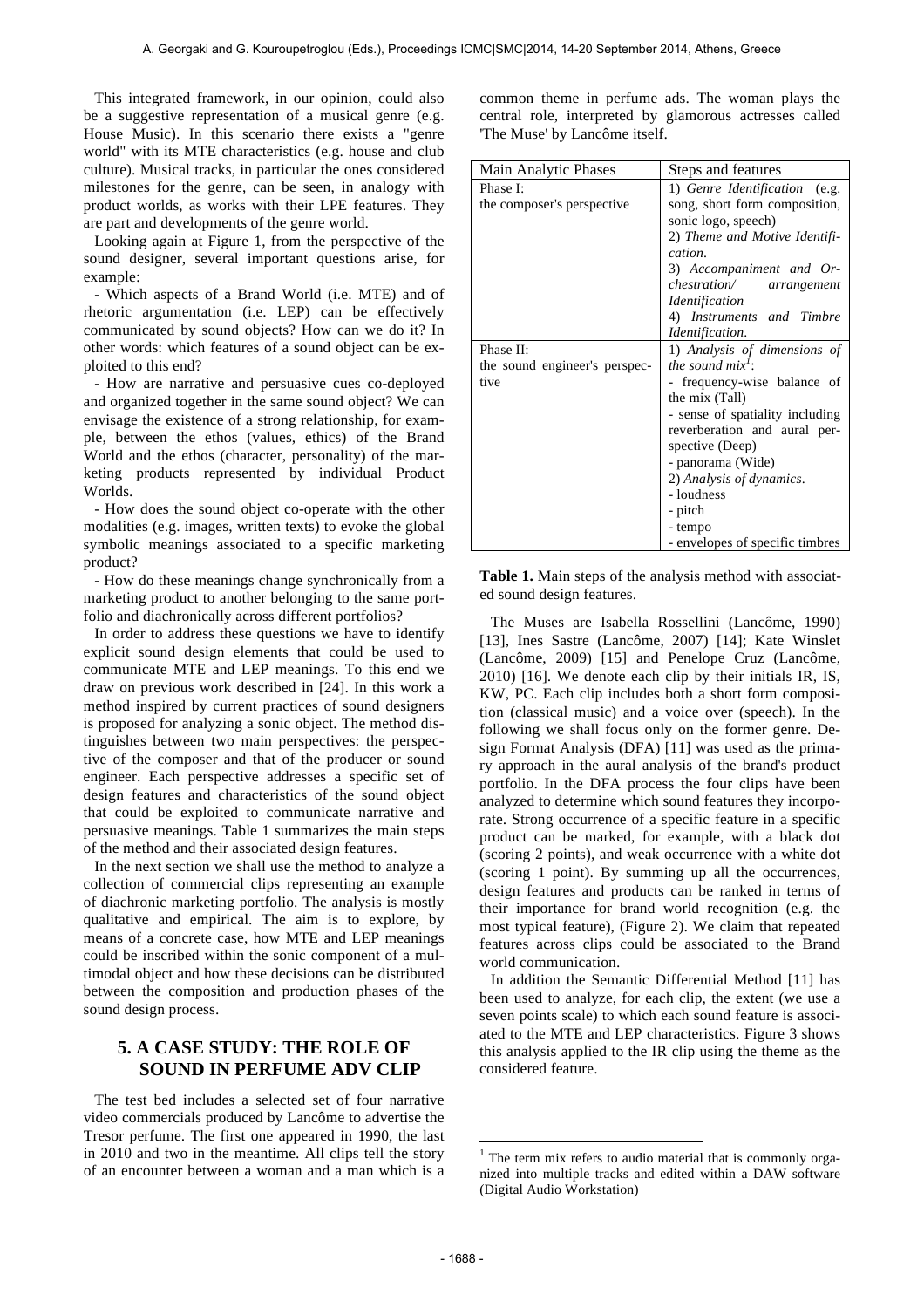

**Figure 2**. Application of Design Format Analysis was used as a primary approach in the aural analysis of brand portfolio.



**Figure 3**. Application of the Semantic Differential Method was used as the primary approach in the analysis of MTE and LEP characteristics.

#### **5.1 Narrative issues: the World of Lancôme**

Lancôme stresses reliability, quality and expertise in the domain of beauty. Such qualities, belonging to the ethos, are projected onto its narratives in terms of an art of living with elegance and refinement. These are permanent values through all examined clips. The characters of the brand mythos are self conscious, middle to upper class women, living in everyday life situations and places, such as home, work and entertainment places. These kind of places represent the topos of the Brand World. The encounter with a man is also a typical theme of the Lancôme mythos.

The analysis of Lancôme clips shows the following results. In all commercials an easily recognizable theme is presented, which develops from the same motive whose notes play around the dominant and the tonic of the musical scale, providing a sense of stability and certainty. This musical idea is exhibited at the beginning of every commercial in order to immediately catch listener's attention and projecting her into the imaginative world of the Lancôme brand.

Let us make, now, some considerations and examples.

In Lancôme case study, the Brand World ethos is mainly expressed through the steps belonging to the composition phase. Concepts forming the brand world's ethos are known by the composer, who inscribes them in the sonic object by primarily crafting an 'ad hoc' theme and accompaniment/orchestration. Another consideration is that the choice of instruments and timbres is an intrinsic way to put some boundaries in the topos. In order to confine the brand world to European culture, exotic instruments have been avoided in Lancôme case study. The common choice of strings in all clips is related both to topos concepts, and to ethos values.

We stress the fact that this analysis is specific to the Lancôme case study. In the case of sound logos, or i.e. electronic compositions, MTE features are expressed by sound design procedures. In these scenarios composition is conceived in a total new way. Therefore, with respect to the method illustrated in Table 1 composition and production phases are often blurred, mixed together and linked by several feedback relationships.

#### **5.2 Rhetorical issues: the Tresor perfume**

As we have already told, the four clips in our case study represent an example of diachronic marketing portfolio. Each of them advertises the same Lancôme product (i.e. the perfume Tresor) but with a different character (rhetoric ethos). The character/personality associated to each product is linked to a specific type of femininity embodied by the Muse. In the following, we briefly pass through the four clips in order to show some examples on how these four different ethos have been realized through specific sound design choices.

In the IR clip theme is initially presented by piano and strings performing together, then the piano detaches from the strings and plays improvised figures in the foreground. This suggests an idea of independence, freedom, and autonomy which are characteristics of the ideal represented by Isabella Rossellini (ethos of the product). Abstractness, dream, universality are other aspects of this ideal, supported by a mix in which the spectrum bands commonly related to air and brilliance are emphasized. In this case, we can infer that concepts of the product's ethos are written into the sound object primarily by the peculiar role of the piano, design choice belonging to the composition phase, and by the peculiar mix, airy and high, created during the engineering phase.

In the IS clip, theme is organized in a free canon form and it is performed entirely by strings. Here, dialogue between the two voices playing the theme suggests complicity between the two characters of the story, namely the Muse and the man. Moreover, the two voices laying on the same sonic layer suggest a balanced relationship between the two roles. Here, the warm characteristic of the low end in the frequency spectrum, together with the wide panorama, give us a sense of concreteness, and embracing beauty. The ideal of femininity represented by Ines Sastre is that of a concrete, stable, and understanding woman. In this case, the choice of structuring the theme in a canon form (belonging to the composition phase), and the peculiar warm and wide mix (sound engineering phase), are probably the main design choices involved in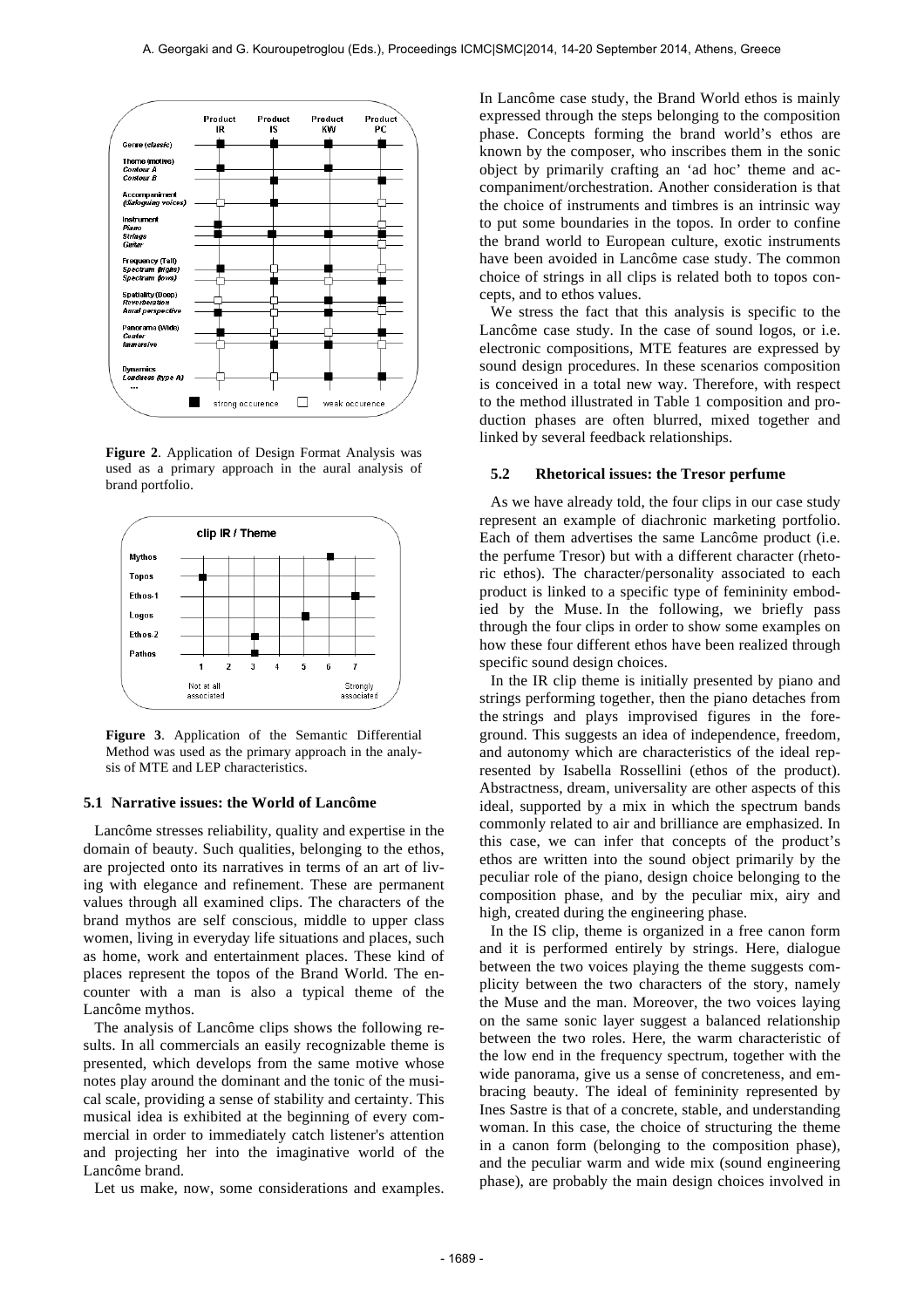the task of expressing the ethos of this product.

In the KW clip a single voice, played by strings, exhibits the theme. The ideal of femininity represented is that of a concrete but emotive woman. This is supported here by the use of layered glittering sounds and effects aimed at stimulating excitement in the listener and involving him in the emotional state of the story characters. Again, we could infer that in this clip, the product's ethos has been written into the sound object mostly by sound design choices (transversal to composition and production phases), by adding in the mix and in the orchestration the above mentioned layers of effects, sampled sounds, and short twinkling musical figures.

In the PC clip dynamic characteristics, like instrument performance, together with the centrality of panorama in the mix, and the emphasized presence of instruments in the frequency domain, suggest us the ideal of a concrete and sensual woman whose beauty hits the viewer. Again, the motive and theme are still the same, but in this case, the determined and intense execution of musical phrases, together with energy concentrated in the centre of the mix, are probably design choices aimed to convey the specific ethos for this clip.

In the case that the performance had been programmed and not recorded live, those peculiar aspects of the performance would have been crafted by the sound designer or engineer during the production phase. Creating a mix with a strong directionality toward the listener, with noticeable energy concentration in the centre, is part of the engineering phase too.

Logos is related to the way brand world has been actualized in the four sound objects, and in the coherence existing between modalities - i.e. between what has been communicated by the visual modality and aural one. As an instance, the ideal of femininity expressed by the IR clip is supported also by the visual. The location of the narrative is an open, non-situated, abstract space; the Muse seems focused on herself; the social distance is high and gaze contact with the viewer is absent. All these features connote rational detachment and indifference. Analogously, the ideal of femininity communicated by the KW clip is supported visually by an open, unlimited, situated (in Paris), and public location. Distance, as measured by type and frequency of frame sizes, is lower than the previous clip; gaze contact is more frequent thus suggesting the search for a greater emotional involvement of the viewer.

Pathos refers to the capability of a sound object to express or evoke emotions. Of course this is subjective and depends on the listener; nonetheless, also the designer and its way of interpreting the design requirements plays an important role. Emotion potential is intrinsically present in the theme or motive built during composition phase. However, the choice of instruments and timbres, can affect emotion too. An example of this is the KW clip, where some sound layers, probably added and crafted during production phase, are intended to boost the sense of excitement in an explicit and 'physical' way.

Ethos, Logos and Pathos are related together. For example, pathos can be affected and enhanced by the logos of the object: dynamics in conjunction with orchestration choices can help driving the pathos in the way intended by the designer. Table 2 summarizes the results obtained by analyzing the four Lancôme commercial clips.

| Main steps of the ana-     | <b>Brand</b> | Rhetoric       |
|----------------------------|--------------|----------------|
| lytic method               | world (MTE)  | Arg. (LEP)     |
| Phase I:                   | topos, ethos | logos          |
| genre identification       |              |                |
| Phase $I:$                 | mythos,      | pathos         |
| theme and motive identifi- | ethos        |                |
| cation                     |              |                |
| Phase I:                   | ethos        | ethos, pathos, |
| accompaniment and its      |              |                |
| motive identification      |              |                |
| Phase I:                   | ethos, topos | ethos          |
| instruments and timbres    |              |                |
| identification             |              |                |
| Phase II:                  |              | ethos, logos   |
| analysis of the dimensions |              |                |
| of the mix                 |              |                |
| Phase II:                  |              | pathos, logos  |
| analysis of dynamics       |              |                |

**Table 2.** Relationships between design choices and MTE and LEP concepts.

As show in the table the brand mythos has been mainly communicated through the choice of a specific theme and motive that recurring across marketing products act as a leitmotif. Topos is communicated through timbres and instruments (e.g. by exploiting meanings relating to sound provenance). In regards to this point, it seems to us that the use of a guitar in the PC clip is not completely appropriate. By referring to the nationality of the Muse (Penelope Cruz) it diverts the attention of the user to meaning and associations evoked by Hispanic culture instead of the Lancôme world. The ethos of the Brand world (i.e. values, brand identity) has been mainly communicated by composition choices.

As far as rhetorical aspects are concerned, the logos (form) is strictly related to the selection of music genre while the ethos - intended here as product character - depends on the selection of mix dimensions (namely, deep, tall, and wide) and thus is mainly addressed in the production phase. By selecting appropriate values for the mix dimensions it is possible to modulate sound perspective and as a consequence the distance between the sound and the listener, to give emphasis and salience to the sound, to support presence etc. all aspects that in the visual are expressed by an appropriate selection of cinematic characteristics (e.g. shot sizes, horizontal and vertical position of the mdp). Finally, pathos seems to be mainly related to the choice of theme and accompaniment and sound dynamics.

### **6. CONCLUSIONS**

The purpose of this paper was to explore how brand meanings and rhetorical arguments can be inscribed and communicated through the sonic components of syncretic multimodal marketing products.

The paper makes two main contributions.

First, we propose a conceptualization according to which the process of meaning construction has been articulated into two logical phases that, in practice, occur in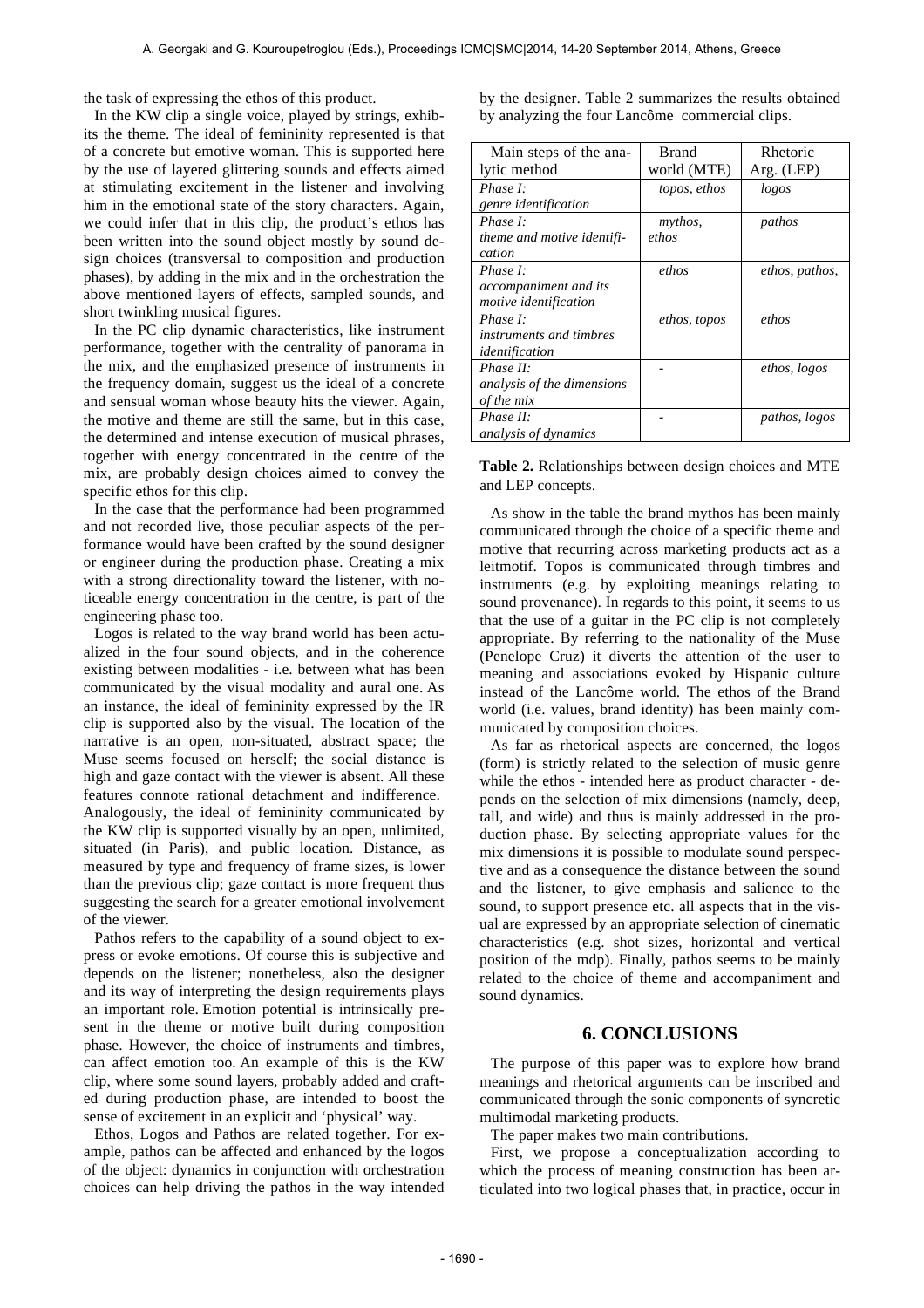parallel. In the first phase, the main constituents of a brand world namely its mythos, topos and ethos (i.e. the imaginary world, its setting and axiology) are inscribed within the sound object. In the second phase, a rhetoric argumentation is constructed by deciding logos (e.g. form), ethos (i.e. character) and pathos (e.g. emotional expression) of a sound object. The framework also highlights two different senses of the concept of ethos in design for branding.

Second, we have tried to relate the above mentioned narrative and rhetoric concepts to specific sound design choices which have been structured according to composition or production processes. The aim is to relate intended meanings with specific sound features (genre, theme, motive, timbres, frequency balance, perspective, etc.). The selection of relevant features is inspired by current practices of composers and sound engineers [21], [18].

A test-bed constituted by a selected set of video commercials by Lancôme in the period 1990-2010, is used to explore how sound features have been consistently employed through the marketing mix to communicate brand meanings and the rhetorical argument. In multimodal objects meaning arises from the interaction of all modalities. Therefore, effective communication is achieved by a careful selection of MTE and LEP cues of verbal texts, images, and sounds components.

Unavoidably, the persuasive role of marketing products leads to the important theme of technological mediation and ethical issues [26]. Symbolic artifacts, just like all technologies, may affect the ways individuals perceive the world and act in the world. This raises fundamental questions about the ethical responsibility of designers and the necessity of design methods and techniques that could support a more mediation-aware approach to the development of new technologies and products.

#### **7. REFERENCES**

- [1] J. L. Aaker, "Dimensions of Brand Personality, " *Journal of Marketing Research*, Vol. 34, No. 3, pp.347-356, 1997.
- [2] D. Allan, "Sound Advertising: A Review of the Experimental Evidence on the Effects of Music in Commercials on Attention, Memory, Attitudes, and Purchase Intention, " *Journal of Media Psychology*, Vol. 12, No. 3, 2007. Available on line: http://web.calstatela.edu/faculty/sfischo/
- [3] W. Brodsky, "Developing a functional method to apply music in branding: design language-generated music," *Psycology of Music*, vol. 39, no. 2, pp. 261- 283, 2010.
- [4] J. Bruner, "Life as Narrative, " *Social Research,* Vol. 71, No. 3, pp. 691-710, 2004.
- [5] R. Buchanan, "Declaration by Design: Rhetoric, Argument, and Demostration in Design Practice," *Design Issues*, vol. 2, no. 1, pp. 4-22, 1985.
- [6] M. Chion, *L'audio-vision. Son et image au cinema*, Editions Nathan, Paris, 1990.
- [7] B. Costello, E.A. Edmonds, "A study in play, pleasure and interaction design," in *Proc. of Designing Pleasurable Products and Interfaces*, Helsinki, pp. 76-91, 2007.
- [8] A. J. Greimas, P. Courtès, *Semiotics and language. An analytical dictionary*. Indiana University Press, Bloomington, IN, 1982.
- [9] D. Jackson, *Sonic Branding*, New York: Palgrave McMillan, 2004.
- [10] P. N. Juslin, J. A. Sloboda, *Handbook of Music and Emotion. Theory, Research, Applications*, Oxford Uiversity Press, 2010.
- [11] T. M. Karjalainen, "It looks like a Toyota: Educational approaches to Designing for visual brand recognition," *International Journal of Design*, Vol. 1, No. 1, pp. 67-81, 2007.
- [12] L. Klastrup, S. Tosca, "Transmedial Worlds Rethinking Cyberworld Design," in *Proc. International Conference on Cyberworlds 2004*, IEEEE Computer Society, Los Alamitos, California, published by "Klastrup Cataclysms" [Online] Available at: at: http://www.itu.dk/people/klastrup/klastruptosca\_tran sworlds.pdf
- [13] Lancôme, 1990. Muse: Isabella Rossellini. Available from: http://www.youtube.com/watch?v=HGfTmAucZb8. Accessed: 29 January 2014.
- [14] Lancôme 2007. Muse: Ines Sastre. Available from: http://www.youtube.com/watch?v=tnkoEXlENFY. Accessed: 29 January 2014.
- [15] Lancôme, 2009. Muse: Kate Winslet. Available from: http://www.youtube.com/watch?v=skIjtbljMQ. Accessed: 29 January 2014.
- [16] Lancôme, 2010. Muse: Penelope Cruz. Available from: http://www.youtube.com/watch?v=\_eBs\_8kfOCY. Accessed: 29 January 2014.
- [17] A. C. North, D. J. Hargreaves, "Music and Marketing," in *Handbook of Music and Emotion. Theory, Research, Applications*, P.N. Juslin and J.A. Sloboda (Eds.), Oxford University Press, pp. 909- 930, 2010.
- [18] B. Owsinki, *The mixing engineer's handbook*. Course Technology Ptr., Third Edition, 2013.
- [19] P. Polotti, G. Lemaitre, "Rethorical Strategies for Sound Design and Auditory Display: A Case Study," *International Journal of Design*, Vol. 7, No. 2, pp. 67-82, 2013.